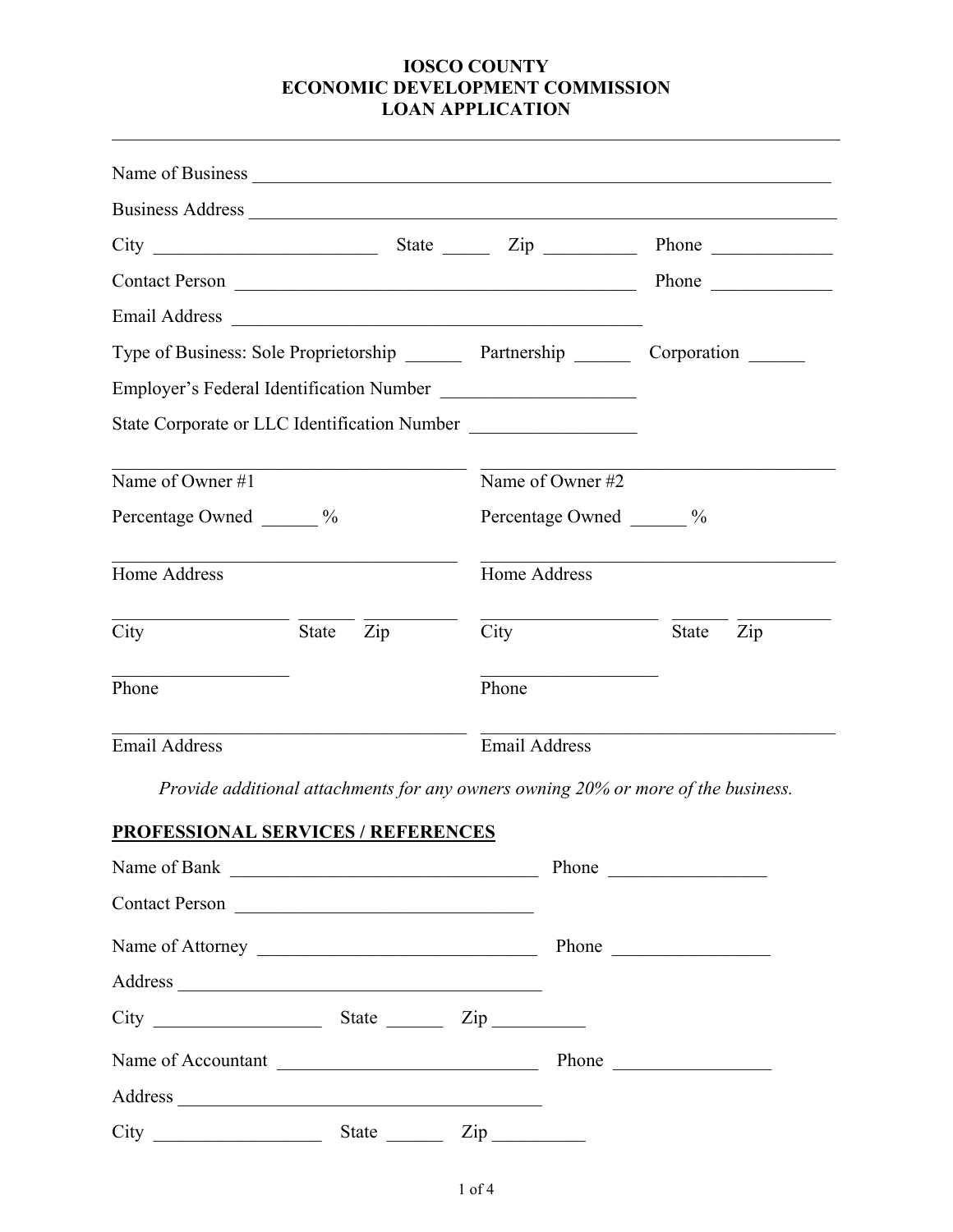## **BUSINESS SUMMARY**

Number of jobs being created Number of jobs being retained

Summarize the amount of money you are requesting and what you need it for.

## **COMPANY SUMMARY**

Provide all relevant company history.

# **DESCRIPTION OF PRODUCTS OR SERVICES**

Discuss the products or services you will offer, describe how your product may differ from your competition and discuss any intellectual property (patents, licenses, etc.)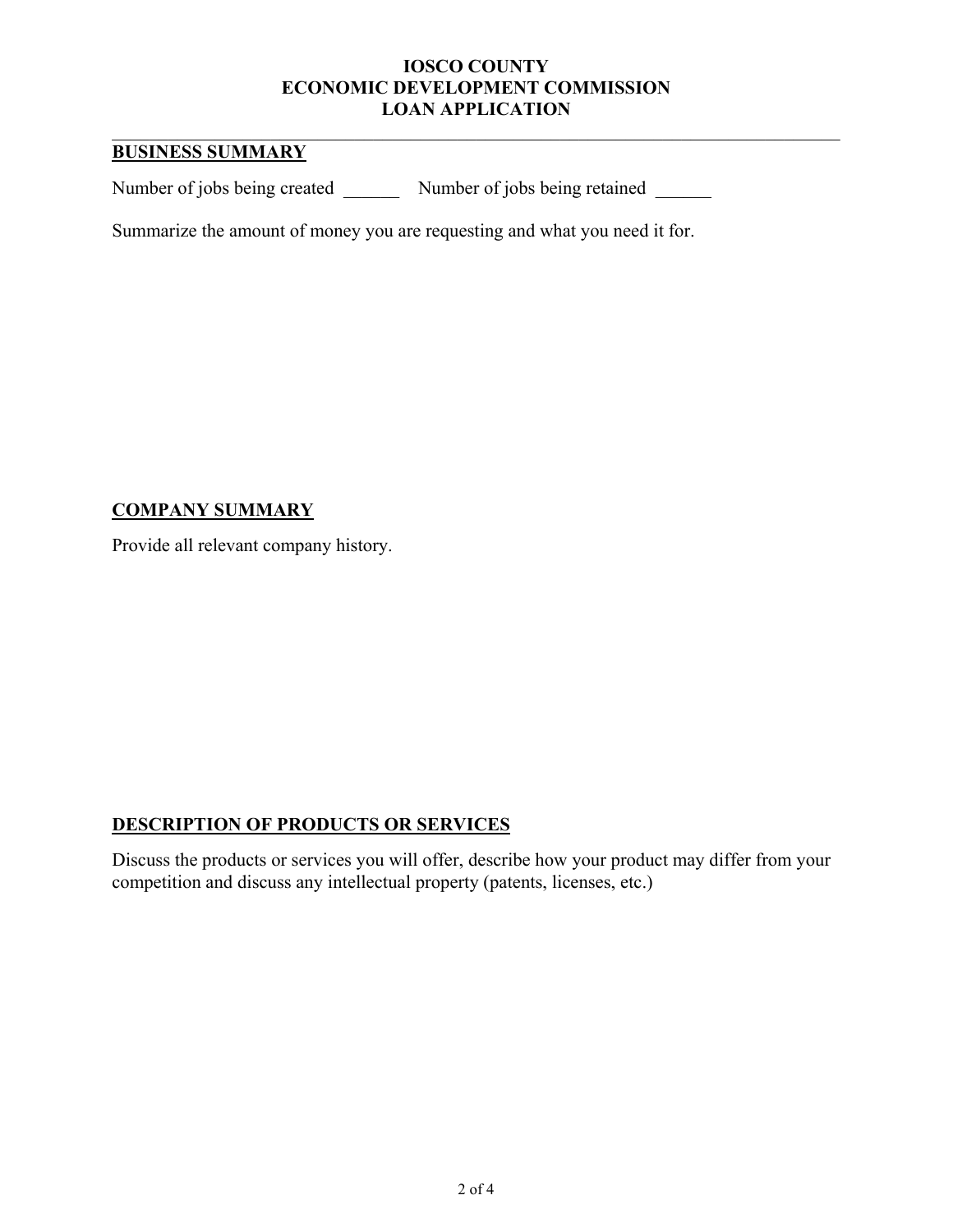*If you need additional space please feel free to provide additional attachments.* 

# **1) MARKET ANALYSIS**

Describe the target market, trade area, competition and competitive advantage.

# **2) MANAGEMENT RESUME**

Provide background, experience, education, abilities.

## **3) FINANCIAL ANALYSIS**

Provide financial information of how much owners will invest with funds other than the Iosco EDC RLF funds.